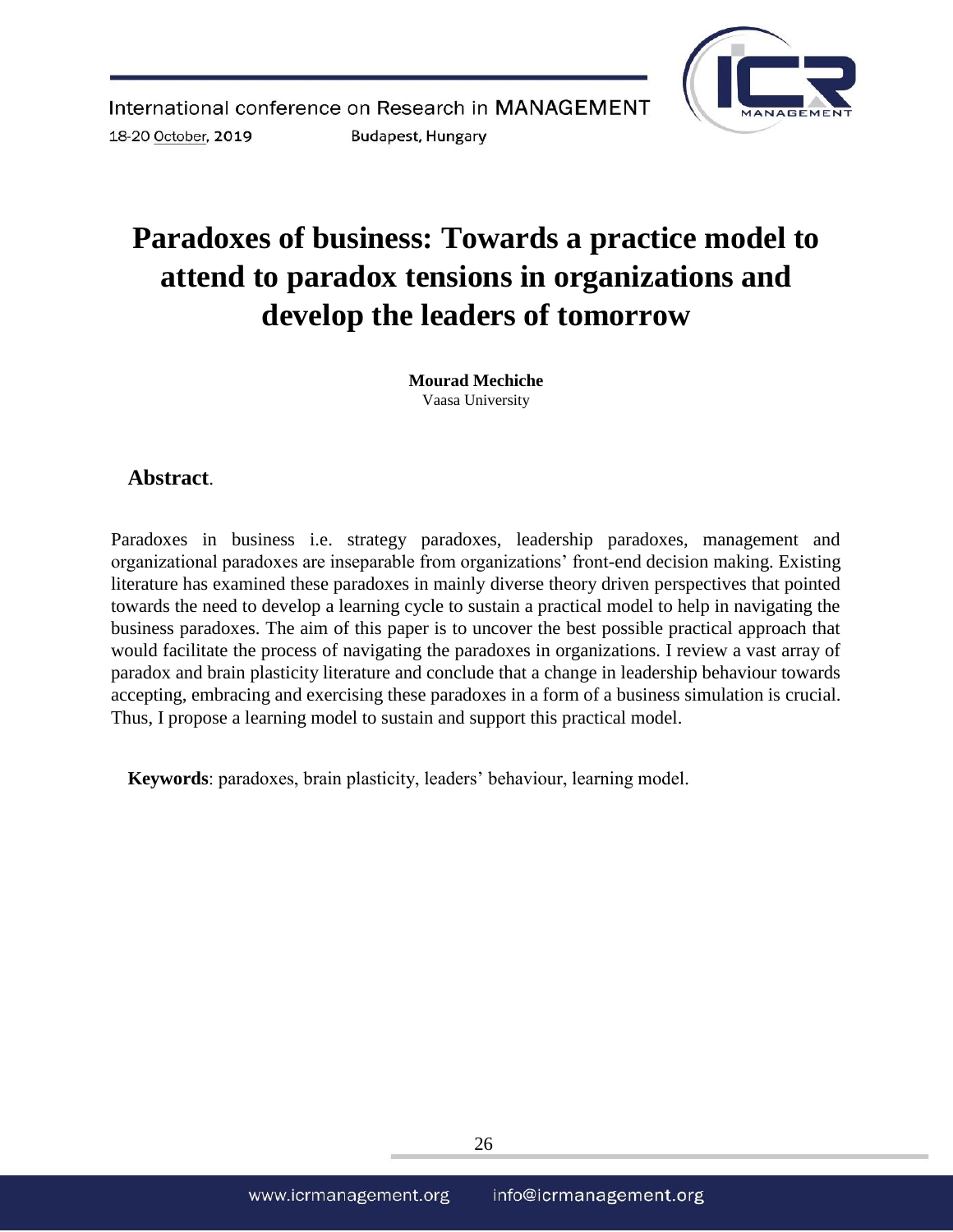

### **I. INTRODUCTION**

 Paradox comes from Greek words "Para" which means beyond and "Doxos" which means belief (Kunz 1998), when connected together make "Beyond belief", that is to say, an opinion that opposes the commonly permitted opinion (Clingerman 2008). Paradox has become a very intriguing concept nowadays, especially in business organizations. Organizations seek responses that simultaneously attend to competing demands of business such as stability and change (Farjoun 2010; Stoltzfus, Stohl, and Seibold 2011), collaboration-control (Sundaramurthy and Lewis 2003), profit and social responsibility (Margolis and Walsh 2003) and exploration-exploitation (Smith and Tushman 2005),due to the fast pace in which the business world is developing, new challenges arise and opting for "Either/Or" approach might only be a temporary solution. Opting for a paradox approach might be a more beneficial answer in the long run (Lewis 2000)

Paradox perspective is an inherent aspect in organizations (Fletcher & Olwyler, 1997), suppressing it means suppressing half of what makes the whole. The need for exploring and exploiting paradox in the business world of today is of utmost importance (Handy, 1995) , not to mention that organizations are moving towards a state where they are urged and pressed to become global and local (Reid 1997), the fast speed of the race to success is ought to seek simultaneously individualism and collectivism (Murnighan and Conlon 1991), flexibility and efficiency (Adler, Goldoftas, and Levine 1999), in addition to the organizational structures and processes that keep getting more and more complex (Lewis 2000). Decades of research on exploring the extent of the advantages from both opposing polarities when attended to, has given birth to the contingency theory in late 1960s. It offers a response to the faced polarities and encourages surveying the needed conditions for choosing among the polarities in hand (Lawrence and Lorsch 1969; Woodward 1965). On the other hand, the paradox perspective argues that long term sustainability can only be achieved by perusing divergent end results simultaneously (Cameron 1986; Lewis 2000) and the leaders' contribution is a fundamental factor in the organization's destiny (Quinn 1988; Smith and Lewis 2011).

However, paradox is confusing, unclear and ambiguous because the things we expect to behave in a certain manner, do not usually do, moreover, it asks from us to live with two or more opposing ideas simultaneously (Handy 1995). Studies of paradox have focused on adopting alternative approaches to organizational tensions by exploring, surveying and investigating the possible simultaneous answers that will attend to these tensions, moreover, recent studies have also identified the contrasts that underlie the contradictions and the tensions in organizations; it is not their existence per se that could be considered fruitful or fruitless, but the way they are managed that makes the difference (Smith  $\&$  Lewis, 2011). Therefore, navigating paradox is about discovering how the polarities when juxtaposed, how they can be connected and how they interact while leaders can navigate between these two extremes without them digressing from their purpose along the process (Schuijt, 2011).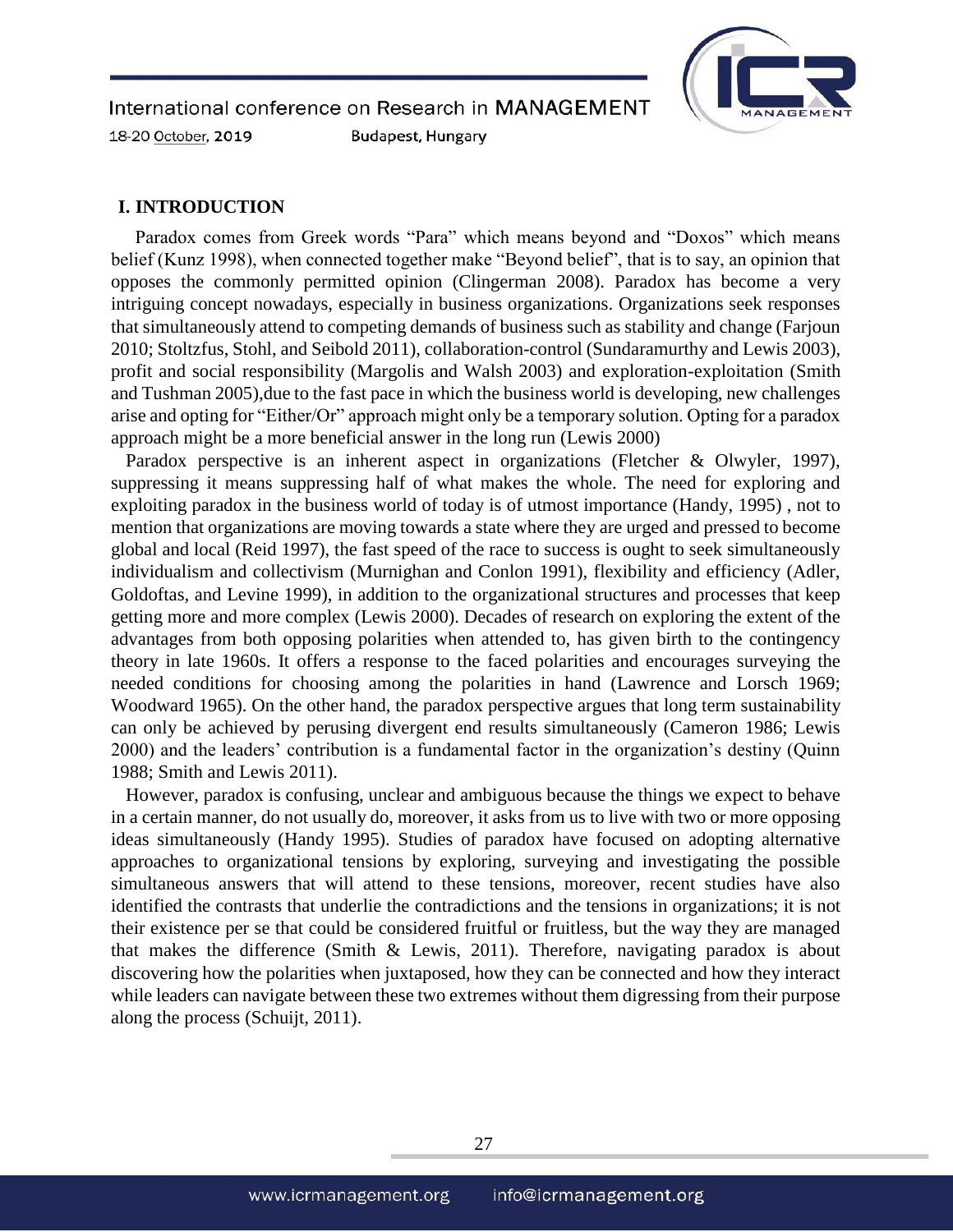

Therefore, the aim of this paper is to propose the best possible practical approach that would facilitate the navigation of the paradoxes in organizations. For this matter, I review and synthesize an array of paradox literature supported by literature from neuroplasticity – Human brain ability to alter itself on different levels to satisfy an adopted behaviour (Kolb 1995)- in order to accept and embrace paradox in business as a tool that helps leaders explore and amplify all available answers using the given business contradictions (Keller and Price 2011), especially in the frontend decision making phase of organizations. Propose a learning model that would contribute in supporting the claim that business paradoxes have to be trained and practiced in a sense of developing a practice environment in which a leader will be faced with all possible organization paradoxes in order to excel in coping with them and ultimately alter their functions to the advantage of business organizations. Finally, to support the implementation of this practice environment in nowadays organizations, I propose a business organizational hierarchy concept which will fuel future research in the quest for an organizational structure that would foster and sustain business paradoxes and considers them as a unity and inseparable part of business organizations decision making.

## **II. LEADERS, ORGANIZATIONS AND PARADOX**

Boundaries of organizations are constantly stretched to satisfy the business demands, the business environment is becoming more complex and more permeable to polarities, contradictions and tensions (Boyacigiller 1990), where this latter leads to ambiguity and uncertainty that cannot easily be pacified (Alvesson 1993). Moreover, leaders are regularly faced with them and in spite of them make decisions based on a judgement of the more weighted polarity which is not always the possible optimal response (Einhorn and Hogarth 1985), thereby Fletcher and Olwayler concluded that the power of paradox lays in the amplitude of the polarities that can be equal and simultaneously fully present (Fletcher and Olwyler 1997).

The role definition and responsibilities of a leader within the vicinity of an organization and out varies from a source to another and from a theory to another (Gibbins 2013). However, the power invested in these leaders allows them to steer their organizations to the desired direction, to point out that, leaders are regarded to be the one of the main key factors in shaping the future success of an organization (Culp and Smith 2005), for this reason, one of the many primary concerns of organizations nowadays is attracting talent and retaining it in the organization (Poojary 2014), moreover, Quinn (1988) and Van De Ven, (1989) have insisted that organization must develop and nurture a might to attend to the paradox tensions arising in them (Smith and Tushman 2005), that might be translated by the need of organizations to invest in developing their senior executives abilities to cope with business paradoxes and shape a better future for the business.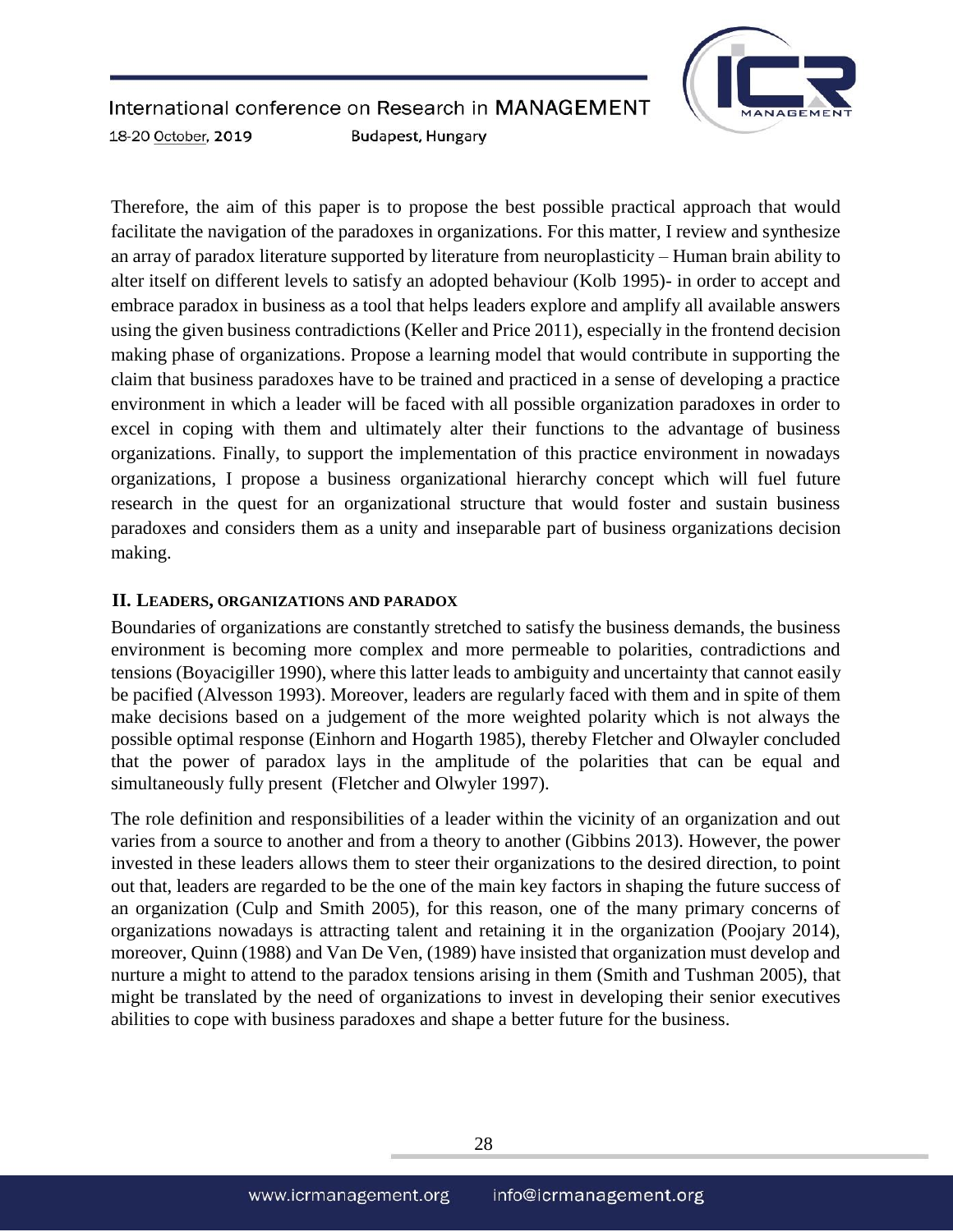

#### International conference on Research in MANAGEMENT **Budapest, Hungary** 18-20 October, 2019

Nonetheless, the existing literature on paradox targets organizations in a form of providing their senior executives with thinking alternatives to reinforce the traditional management practices with end results of adopting the proposed perceptions that vary from achieving ultimate competitive advantage (Keller and Price 2011), high performance (Quinn 1988), (Wit and Meyer 2010), accelerating performance (Price and Toye 2017), to solving impossible problem to get a greater understanding of organizational tensions (Cheal 2012). The focus on developing a practice environment that would contribute in helping leaders manage the business paradoxes is important. Thanks to Fletcher's pendulum, leaders now can engage in a self-development model that focuses on discovering, perceiving, shifting and defining the handicaps the existing skills of leaders and ultimately be able to self-rate to discover the missing skills that require more attention or development (Fletcher & Olwyler, 1997). However, the downside of this model is its vagueness, absence of a meritocracy system and lack motivational incentives. In the long run, a more practical model that would shift the organizations paradoxes from theory driven to a more practical approach that would be the base in the quest for understanding the business paradoxes and use them to the advantage of self-development and to the advantage of the organizations is much needed.

The paradoxes of organizations run like roots deep within organizations, these roots without proper care will wither the success and endanger the existence of these organizations and their future becomes conditioned by the will to adopt a different approach to management and an atypicality in the way of perceiving the world of business and thinking about solutions, a change in perception on how the world is perceived (Quinn, 1988) and last, to embrace the polarities of the paradoxes, connect them together to form a circle then look through it. By doing so, leaders are able to see shortcut to embryonic answers to the problems of today and of tomorrow (Fletcher and Olwyler 1997).

The following figure below is an overview of the main paradoxes that surround organizations in their daily practices. It depicts their interdependence, their inter-relation and how the pressure of their polarities is exercised on both the organization as an infrastructure and on the business purpose this organization was created to achieve.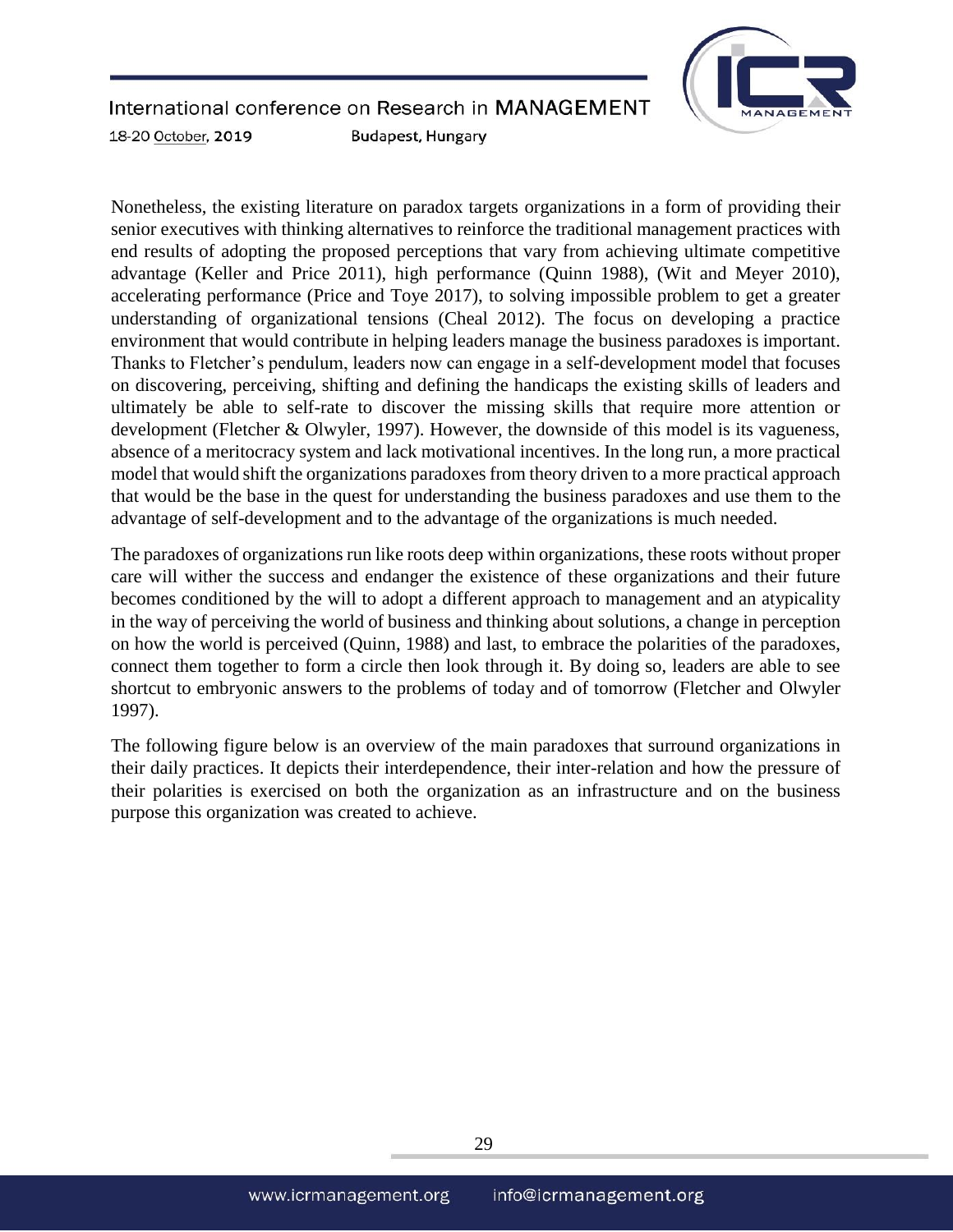

International conference on Research in MANAGEMENT

**Budapest, Hungary** 

18-20 October, 2019



Figure 1. Overview of the main business paradoxes, their inter-dependence and inter-relation to organizations

III. TO BECOME ABLE HANDLE THE TENSIONS AND THE POLARITIES OF THESE PARADOXES, I PROPOSE A REDEFINITION OF THE CONCEPT "COPE WITH PARADOX" IN A SENSE OF TRAINING

AND PRACTICING THEM TO BE ABLE TO NAVIGATE BETWEEN THE TENSIONS EASILY AND EFFORTLESSLY, MOREOVER, CHARLES HANDY (1995) CONFIRMED THAT, "PARADOXES ONCE WE ARE USED TO THEM… THEY ARE NO BOTHER" (HANDY 1995). CORRESPONDINGLY, TO GET USED

TO THESE BUSINESS PARADOXES, ONE NEEDS TO PRACTICE ON THEM IN THE PURPOSE OF DEVELOPING THE ABILITIES REQUIRED TO NAVIGATE THEM IN THE FUTURE, BECAUSE THE ISSUE PARADOX IS NEVER ABOUT THE PARADOX AMBIGUITY, CHAOS OR UNCERTAINTY, IT IS THAT THE HUMAN BRAIN HAS NOT YET REACHED THE KNOWLEDGE LEVEL NECESSARY AND THE SKILL SET

REQUIRED TO GRASP ITS FULL CONCEPT, COPE WITH IT, UNDERSTAND IT AND ULTIMATELY USE IT TO

CREATE LONG LASTING SUCCESS IN NOT ONLY ORGANIZATIONS BUT ALSO IN AN INDIVIDUALS' DAILY LIFE. BRAIN PLASTICITY, BEHAVIOUR AND PARADOX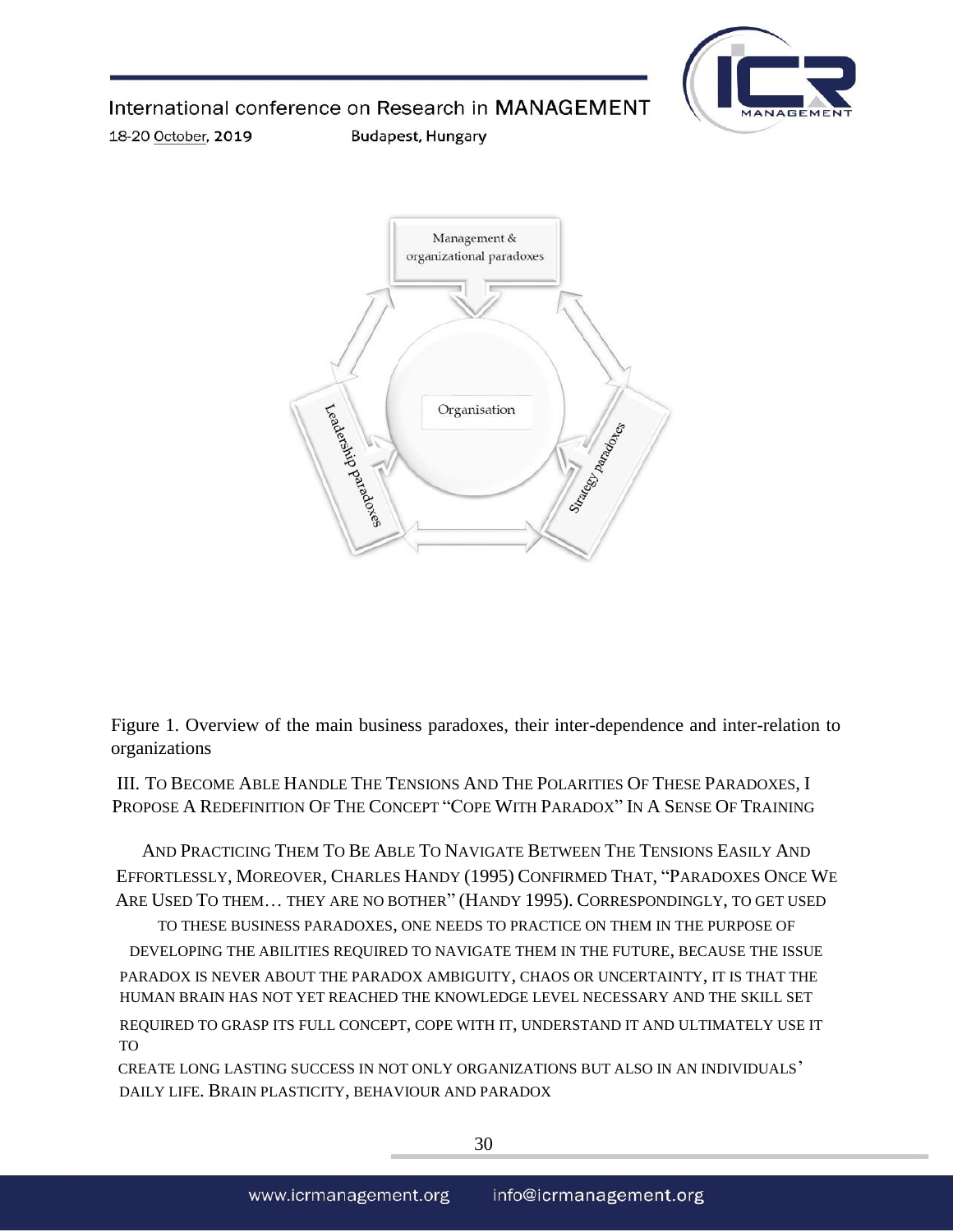

In our everyday life we do things in a certain manner and we act in a certain way; hence we behave. As defined by B.F Skinner, Behaviour is a manner in which an individual conducts him/herself (Skinner 2012). Therefore, the experiences an individual chooses to engage in, shape the pathways of behaviour that in its turn, restructures and rewires the brain and customizes it to the new adopted behaviour; Bryan Kolb confirmed that the brain has the ability to continuously change structure and eventually alter its functions to respond to the environmental changes (Kolb 1995) which is also known as brain plasticity. If an individual engages in the activity of learning a new skill for instance, an individual who decides to learn how to play a musical instrument, the brain will also engage in restructuring and rewiring itself to satisfy this new adopted behaviour and if the individual continuously and repeatedly engages in this same behaviour, the brain ultimately alters its functions (Kolb 1995), where the result is an excel in playing this musical instrument. However, learning to play an instrument by simple observation is an austere void, same as learning how to ride a bicycle simply by watching others do it. the practice is an important factor that contributes in the learning process (Seibert and Daudelin 1999) and also in the plasticity of the brain (Kolb and Whishaw 1998) that supports the purpose of this work on the condition of changing our perception by changing our behaviour towards exercising ourselves and practice to cope with the paradoxes in business and confirm Charles Handy's statement that once we get familiarized and used to paradox, understanding them and using them will not be a bother.

Therefore, the two important pre-required skills that one needs to start training, in order to begin the journey to exercise navigating the business paradoxes, develop and nurture the required thinking skills that will contribute in grasping the meaning of existence of business paradoxes are as follows:

- $\triangleright$  Paradoxical cognition: In other words, the ability to recognize tensions. While contemplating as a leader on the organization's issues the need to exercise a thinking process that supports the idea issues in business organizations tend to have more than
- $\triangleright$  one side, rather, they are presented in polarities shall be instinctively cognized when confronted with even in the easiest of problems.
- Paradoxical observation: This skill is required when confronted with paradoxical problems, one should develop patterns based on the manner in which they were solved, what would have been solved using traditional thinking could be one half of an answer, the other half of this answer becomes apparent when juxtaposed with the opposite of the answer from the traditional thinking. It requires a little bit of unconventionality in the

process since the existing rules are relished and conclusions might be seen as nonsense and/or crazy.

These skills are to create an atmosphere in which a leader will not be satisfied with simple answers under the pretext that paradoxes are vague ambiguous and there is no time for them in an organization (Schuijt 2011), rather, a leader will invest the efforts and the time necessary to explore every possible answer for a given issue and learn from these answers by developing patterns of resolution for future uses.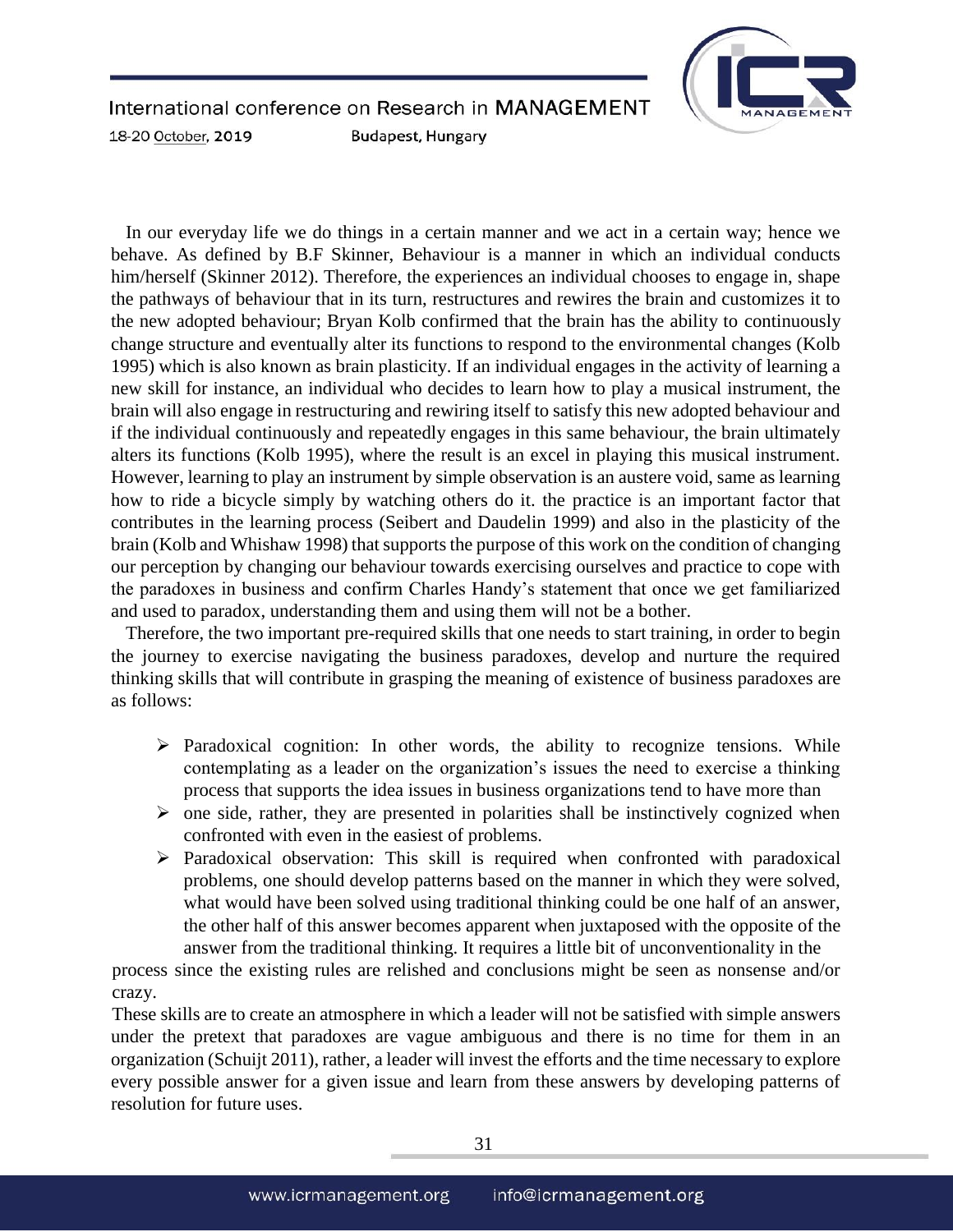

Nonetheless, Kolb and Teskey have confirmed that practically every experience is qualified to alter the brain even for at least a brief period of time (Kapur 2011). Henceforth, these changes are per se unpredictable since à priori, the changes themselves cannot be foretold. On this matter, Kolb and Teskey have confirmed that understanding paradoxes will contribute greatly in developing a better understanding of the way in which the brain functions, taking in consideration that, many of the changes that happen in the brain are qualified as paradoxical and inadequately understood by scientists (Kapur, 2011).

Therefore, this proposed "navigating paradoxes" approach in business strays from the already existing models, approaches and/or strategies [i.e. Poole & Van de Ven 1989: 565 that provided "modes of paradox resolution" approach to systemize paradox management in organization; Fletcher's pendulum and "Mastering the contradictions of organizational life" by Quinn (1988:25109)] to shift it to a more practical approach that would be based on the already existing theories as well as involve the nowadays technologies such as artificial intelligence, management simulations and business simulations in order to provide managers, leaders, academia and future leaders the opportunity to position themselves in a multibillion organization and shoulder the burdens of the responsibilities of such a position in a form of a training platform. The leader should have the opportunity to experiment with both the polarities of the business paradoxes they will be faced with during the training and the results of his/her made decisions will be drawn based on a simulation of real-life events.

This atypical approach to navigate business paradoxes within the premises of this proposed model shall be based on the following learning process steps



Figure 2. Learning process based on continuous training using the proposed stimulus model. (Model base adopted from Kolb's Experiential Learning Cycle)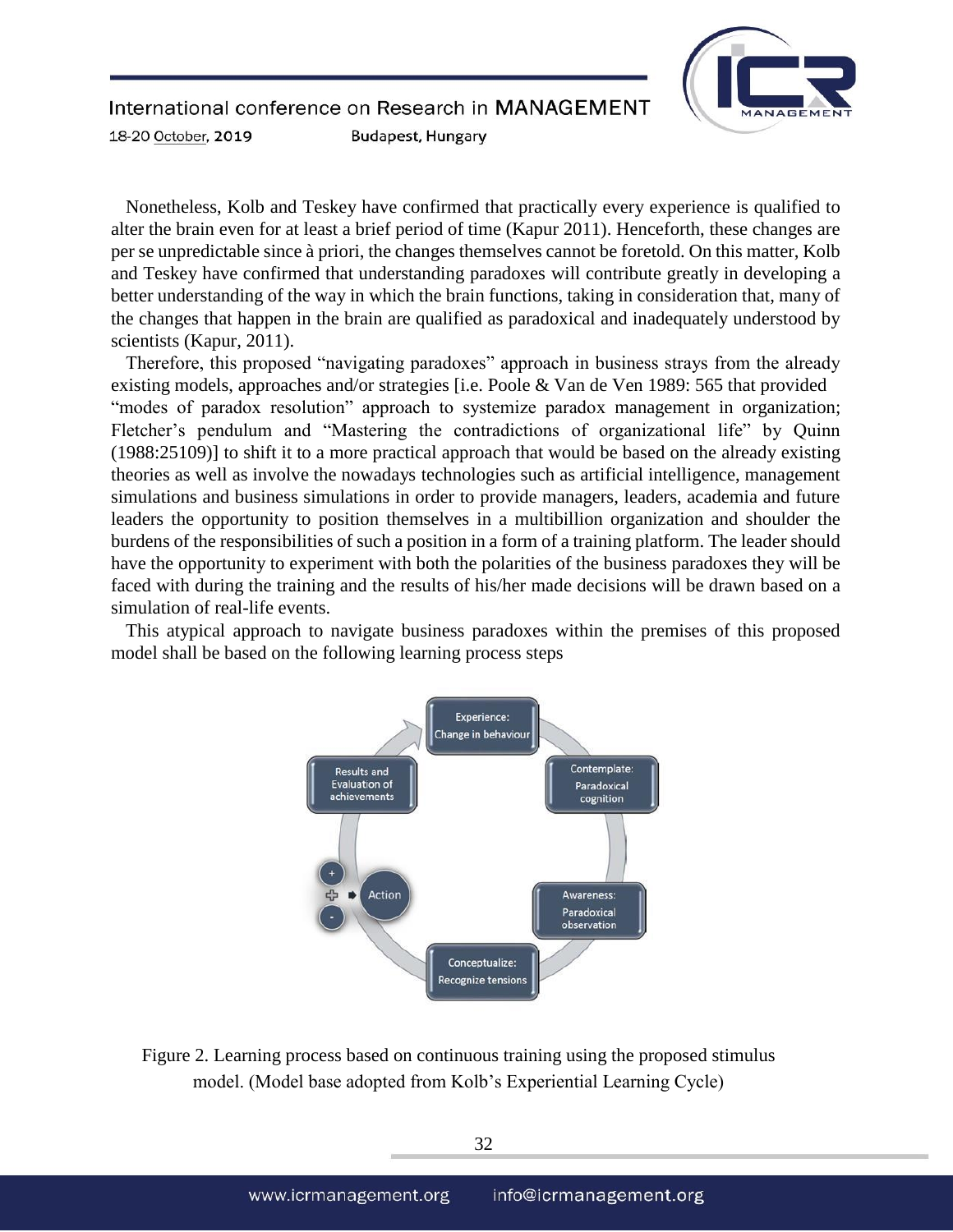

This learning process will be the base to develop an environment to help train leaders to cope with business paradoxes, the quest to find the will to change behaviour, accept that paradoxes are inseparable from business (Stevens 2010) in particular and from daily life in general and to recognize the need to develop paradoxical thinking abilities by facing head to head the paradoxes of business is of utmost importance.

Moreover, there is nothing that compels organizations or their management to adopt paradox in their decision making, to some extent it is very true and the reason it is true is, paradoxes do not provide us with easy alternatives and do not allow us simple or oversimplified answers, it asks us to live simultaneously with opposite tensions (Keller and Price 2011), and it confuses us (Handy 1995). Our quest to find the right strategy, right approach and right method to run organizations in a fast changing business world, have helped us develop patterns which we recognize as right or as foundation or buoys to our future, and the rest that we do not conceive is just dysfunctional that needs to be suppressed or eliminated as Charles Handy goes on to say that, "I used to think that paradoxes were the visible signs of an imperfect world" (Handy 1995. p 12). Paradox, by exposing oneself to it in order to use it, one becomes the interface of the paradox contradiction's manifestations, hence, the leader engages these contradictions by using paradoxical frames Thinking patterns that support the acceptance of paradoxical tensions (Smith and Tushman 2005). Thus, a magnification and an amplification of the quotient of answers or solutions to a given issue. Moreover, Quinn goes on to sum this latter up by stating that, "embryonic solutions emerge from individuals flirting with doubt and disorder" (Quinn 1988), this lays down frontiers for decisionmaking, managerial and organizational dogmas, as well as it opens doors to adopting a multidimensional organization culture where an answer that does not satisfy two divergent goals is considered just not enough.

As a result, considering all the above mentioned, organizations are more than compelled to adopt paradox and their management to learn and invest in their leaders to acquire the right skill set

needed to cope with the business paradoxes to be able to achieve better work performances, better organizational health, more knowledge, broader horizons and many other advantages that are yet to be discovered.

#### **IV. CONCLUSION**

In summary, paradoxes manifestation in business will only increase with the fast pace of changes in the business world and a need to adopt a working behaviour that would drive the organization's culture and seek answers beyond rationality is a must, not to mention that a leader plays a key role in an organization's success (Culp and Smith 2005; Prinsloo 2012; Kang and Jin 2015). Therefore, the need to invest in developing an environment that would facilitate the process of practicing and exercising in the best possible way to navigate the paradox tensions in business is critical. My goal in this paper is to open the research gates for this new stream of navigating the business paradoxes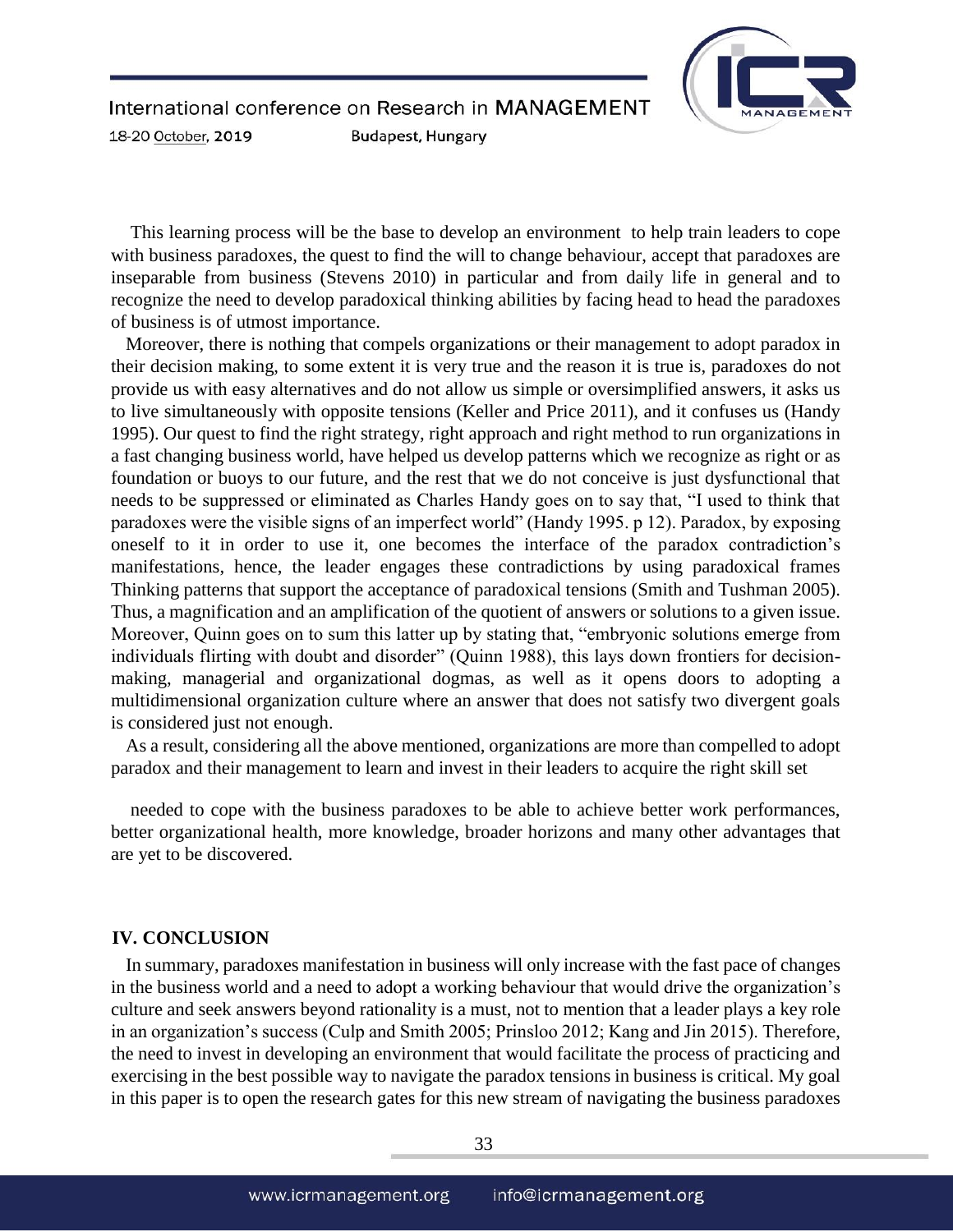

by exercising and I hope that my work contributes in understanding and navigating the challenges of future business complexities as well as boost the knowledge of paradox in business to a new level on understanding. Taking in consideration that the details of the required environment to realize this project are both documented in my master's thesis and in my PhD proposal, I hope I will get a chance to peruse this topic further and help in making the business world more successful.

## **REFERENCES**

1. Kunz, G. "The Paradox of Power and Weakness: Levinas and an Alternative Paradigm for Psychology," 1st edition, Albany, SUNY Press, 1998, 210 pp.

2. Clingerman, F. "The Uses of Paradox: Religion, Self-Transformation, and the Absurd – By Matthew Bagger," Religious Studies Review, V. 34, No. 2, 2008, pp. 85–85.

3. Farjoun, M. "Beyond Dualism: Stability and Change as a Duality," Academy of Management Review, V. 35, No. 2, 2010, pp. 202–25.

4. Stoltzfus, K., Stohl, C., and Seibold, D. R. "Managing organizational change: paradoxical problems, solutions, and consequences," Journal of Organizational Change Management, V. 24, No. 3, 2011, pp. 349–67.

5. Sundaramurthy, C., and Lewis, M. "Control and collaboration: Paradoxes of governance," Academy of Management. The Academy of Management Review, V. 28, No. 3, 2003, pp. 397– 415.

6. Margolis, J. D., and Walsh, J. P. "Misery Loves Companies: Rethinking Social Initiatives by Business," Administrative Science Quarterly, V. 48, No. 2, 2003, pp. 268–305.

7. Smith, W. K., and Tushman, M. L. "Managing Strategic Contradictions: A Top Management Model for Managing Innovation Streams," Organization Science, V. 16, No. 5, 2005, pp. 522–36.

8. Lewis, M. W. "Exploring paradox: Toward a more comprehensive guide," Academy of Management. The Academy of Management Review, V. 25, No. 4, 2000, pp. 760–76.

9. Reid, M. E. "The Global-Local Paradox: From Local to Global and Back Again," Urban Affairs Review, V. 33, No. 1, 1997, pp. 134–40.

10. Murnighan, J. K., and Conlon, D. E. "The Dynamics of Intense Work Groups: A Study of British String Quartets," Administrative Science Quarterly, V. 36, No. 2, 1991, p. 165.

11. Adler, P. S., Goldoftas, B., and Levine, D. I. "Flexibility versus efficiency? A case study of model changeovers in the Toyota production system," Organization Science, V. 10, No. 1, 1999, pp. 43–68.

12. Lawrence, P. R., and Lorsch, J. W. "Organization and environment; managing differentiation and integration," Homewood, Ill., R.D. Irwin, 1969.

13. Woodward, J. "Industrial organization: theory and practice," London Oxford University Press, 1965.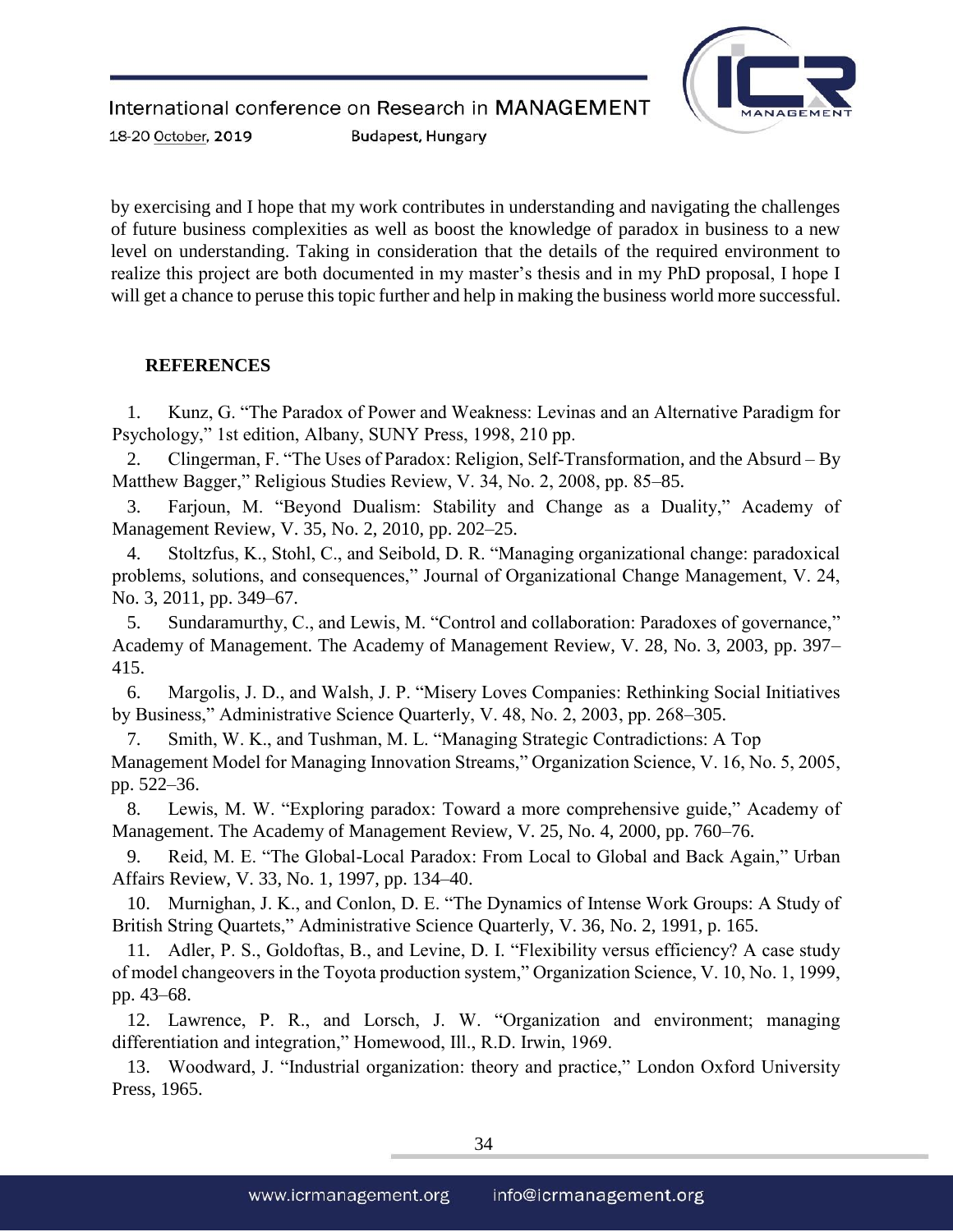14. Cameron, K. S. "Effectiveness as Paradox: Consensus and Conflict in Conceptions of Organizational Effectiveness," Management Science, V. 32, No. 5, 1986, p. 539.

15. Quinn, R. E. "Beyond rational management: mastering the paradoxes and competing demands of high performance," Jossey-Bass, 1988, 228 pp.

16. Smith, W. K., and Lewis, M. W. "Toward a Theory of Paradox: A Dynamic equilibrium Model of Organizing," Academy of Management Review, V. 36, No. 2, 2011, pp. 381–403.

17. Handy, C. B. "The Age of Paradox," Harvard Business Press, 1995, 324 pp.

18. Kolb, B. "Brain Plasticity and Behavior," Psychology Press, 1995, 226 pp.

19. Keller, S., and Price, C. "Beyond Performance: How Great Organizations Build Ultimate Competitive Advantage," John Wiley & Sons, 2011, 302 pp.

20. Boyacigiller, N. "The Role of Expatriates in the Management of Interdependence, Complexity and Risk in Multinational Corporations," Journal of International Business Studies, V. 21, No. 3, 1990, pp. 357–81.

21. Alvesson, M. "Organizations as Rhetoric: Knowledge-Intensive Firms and the Struggle with Ambiguity," Journal of Management Studies, V. 30, No. 6, 1993, pp. 997–1015.

22. Einhorn, H. J., and Hogarth, R. M. "Ambiguity and Uncertainty in Probabilistic Inference," Psychological Review, V. 92, No. 4, 1985, pp. 433–61.

23. Fletcher, J., and Olwyler, K. "Paradoxical Thinking: How to Profit from Your Contradictions," Berrett-Koehler Publishers, 1997, 248 pp.

24. Gibbins, S. "Leadership From Within," Newborn and Infant Nursing Reviews, V. 13, No. 3, 2013, p. 104.

25. Poojary, U. P. "Key Determinants of Attracting and Retaining Managerial Talents:An Empirical Study," Anveshana, V. 4, No. 1, 2014, pp. 29–52.

26. Wit, B. de., and Meyer, R. "Strategy Synthesis: Resolving Strategy Paradoxes to Create Competitive Advantage," Cengage Learning EMEA, 2010, 505 pp.

27. Price, C., and Toye, S. "Accelerating Performance: How Organizations Can Mobilize, Execute, and Transform with Agility," John Wiley & Sons, 2017, 352 pp.

28. Cheal, J. "Solving Impossible Problems: Working Through Tensionsand Paradox in Business," Crown House Publishing, 2012, 268 pp.

29. Skinner, B. F. "Science And Human Behavior," Simon and Schuster, 2012, 486 pp.

30. Seibert, K. W., and Daudelin, M. W. "The Role of Reflection in Managerial Learning: Theory, Research, and Practice," Quorum, 1999, 264 pp.

31. Kolb, B., and Whishaw, I. Q. "Brain plasticity and behavior," Annual Review of Psychology, V. 49, No. 1, 1998, p. 43.

32. Schuijt, L. "Paradoxes in leadership development as a pathway to spirituality." Available at: https://www.lenetteschuijt.nl/paradox-as-pathway-to-spirituality/?lang=en. Accessed October 31, 2018.